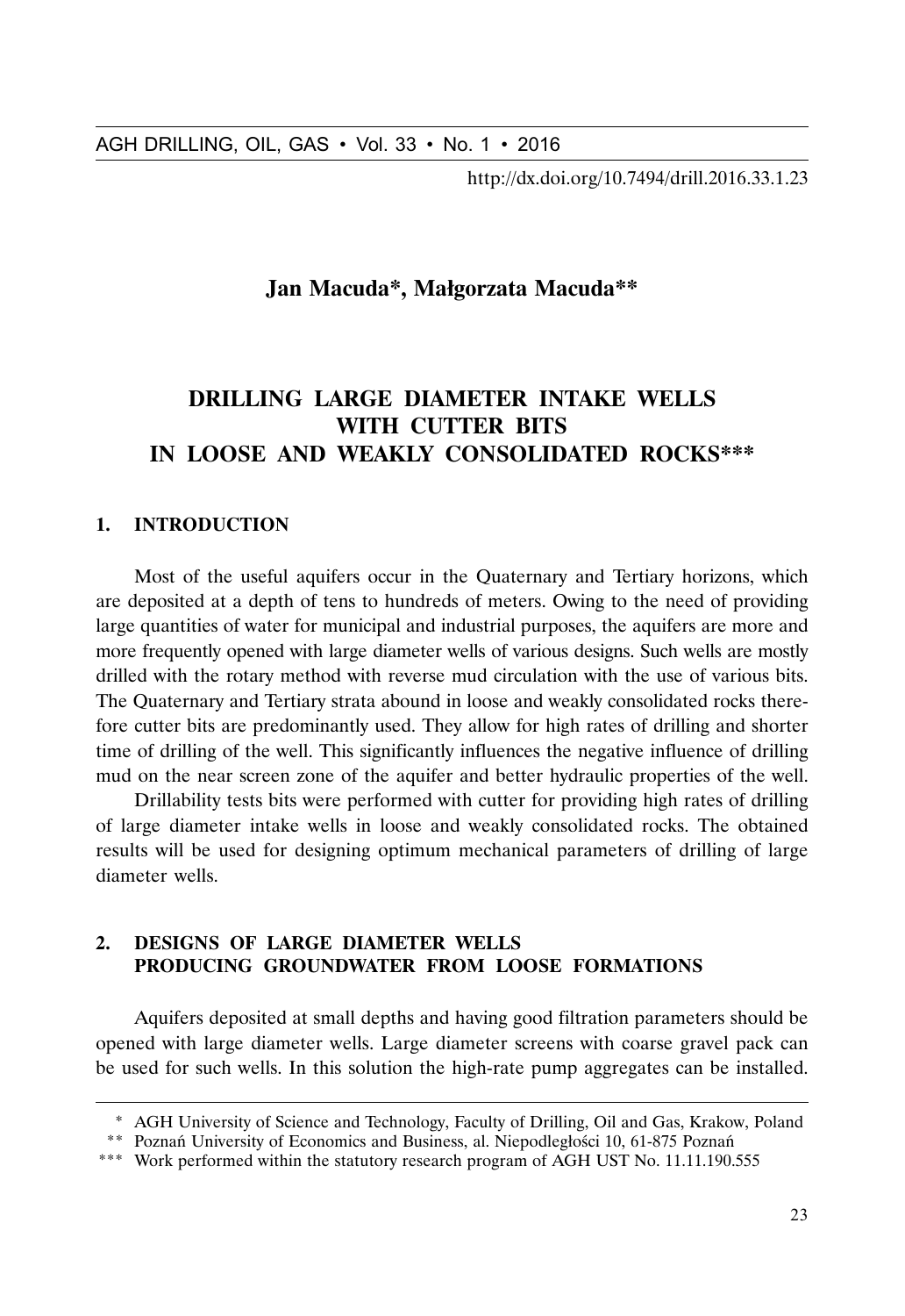The choice of the intake well design always depends on the geologic and hydrogeologic conditions, required yield and depth of groundwater level. The casing of large diameter intake wells consists of one or more casing columns and the screen column. The most frequently applied design variants of large diameter wells drilled to ca. 300 m are presented in Figure 1, and their designs in Table 1. Variants a) and b) are used when drilling shallow wells, intaking one water-bearing horizon. Variants c) and d) are most commonly applied when two aquifers or one water-bearing horizon appear in permeable strata interbedded with impermeable layers [1, 9].



Fig. 1. Casing of large diameter intake wells drilled with rotary method

#### **Table 1**

Design of large diameter intake wells drilled with rotary method to a depth of 300 m

| Design variant | Bit diameter | Outer diameter of casing | Clearing |
|----------------|--------------|--------------------------|----------|
|                | [m]          | and screen [m]           | [m]      |
| a              | 0.96         | 0.920                    | 0.02     |
|                | 0.76         | 0.508                    | 0.12     |
| $\mathbf b$    | 1.16         | 1.016                    | 0.07     |
|                | 0.96         | 0.920                    | 0.02     |
|                | 0.86         | 0.620                    | 0.12     |
| $\mathbf c$    | 1.36         | 1.220                    | 0.07     |
|                | 1.16         | 1.016                    | 0.07     |
|                | 0.96         | 0.711                    | 0.12     |
|                | 0.67         | 0.508                    | 0.08     |
| d              | 1.36         | 1.220                    | 0.07     |
|                | 1.16         | 0.920                    | 0.12     |
|                | 0.86         | 0.620                    | 0.12     |
|                | 0.56         | 0.406                    | 0.07     |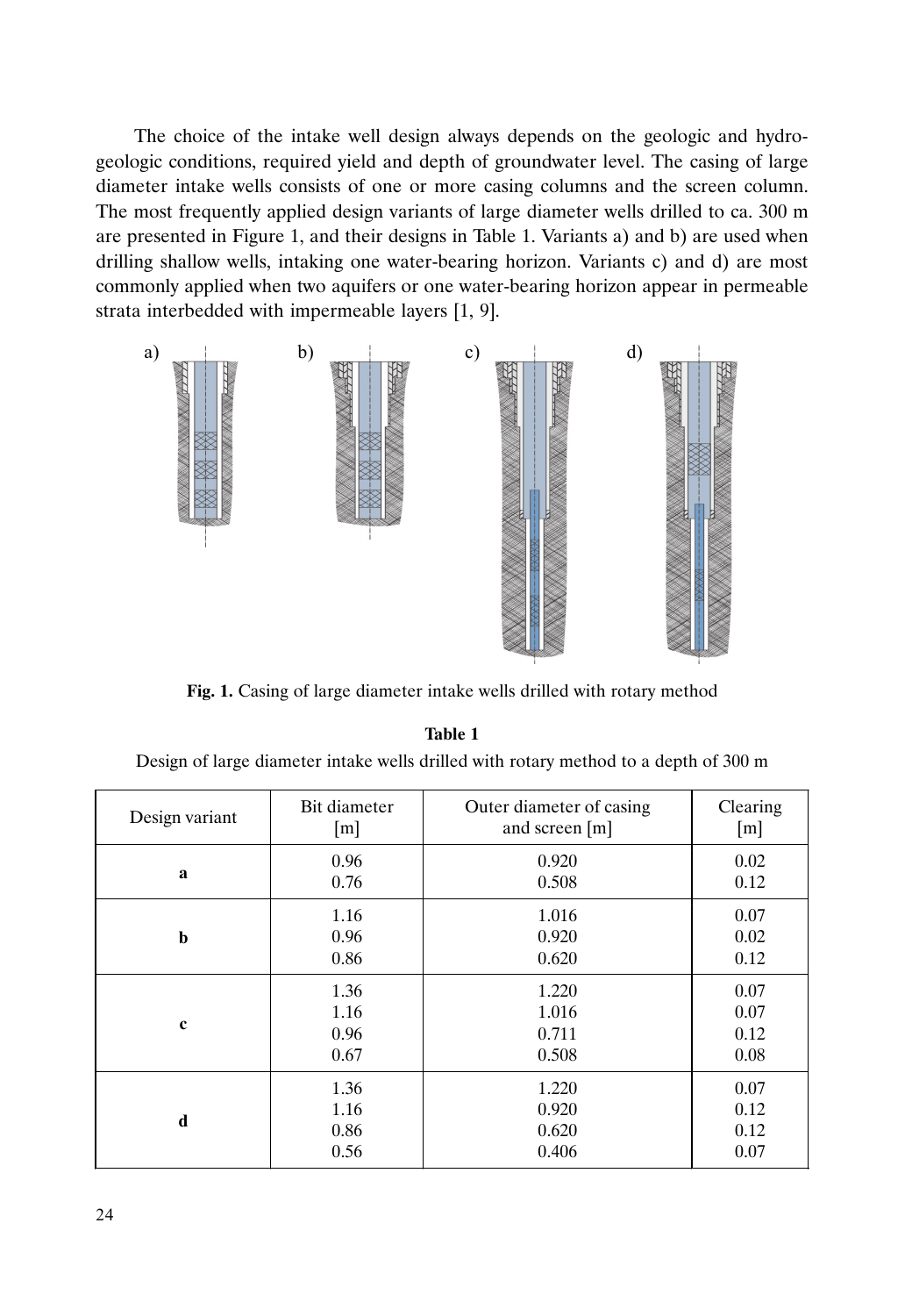#### **3. MATHEMATICAL MODELS OF DRILLING WITH CUTTER BITS**

The operation of cutter tools is most frequently described with qualitative-quantitative models, taking into account some coefficients relating to the efficiency of machining and wearing of the bit [5, 10]. If these parameters are defined correctly for a given type of bit and of the drilled rock, the theoretical model can be properly adjusted to the actual character of work of the bit. The determined coefficients and model of drilling create bases for the selection of optimum parameters of drilling. In this way the drilling rate can be increased, and so the efficiency of performance increased [2, 6].

When drilling large diameter wells at small depth in loose and weakly consolidated rocks, these models are assumed with constant drilling rate, for which the wearing of the cutter bits is not taken into account. Such models are usually described with the equations [10, 16]:

$$
V = (V_0)^{-bt} \quad [\text{m/s}] \tag{1}
$$

$$
V = V_0 \left( e^{-at} \right) \text{ [m/s]}
$$
 (2)

$$
V = \frac{V_0}{1 + mt} \quad \text{[m/s]}
$$

where:

 $V$  – momentary rate of drilling  $[m/s]$ ,  $V_0$  – initial rate of drilling  $[m/s]$ ,  $b, a, m$  – coefficients of drilling rate decrease  $[-]$ ,  $t -$  time of drilling [s].

Short drilling cycles are usually applied when drilling shallow intake wells in loose and weakly consolidated rocks. In this situation we can assume the influence of cutter bit blades on drilling rate and the above models can be reduced to the form  $V = V_0$ . The initial drilling rate  $V_0$  is most importantly influenced by axial weight on bit and the rotational velocity, properties of the drilled rock and the bit/rock interaction. For this reason the initial drilling rate is described with the formula [6, 8]:

$$
V_0 = Z \cdot P^a \cdot n^b \tag{4}
$$

where:

$$
Z
$$
 – drillability coefficient  $[-]$ ,

- *P* axial weight on bit [N],
- *n* rotational velocity of bit  $[s^{-1}]$ ,
- *a –* impact of axial weight on bit on mechanical rate of drilling [–],
- *b –* impact of rotational rate of bit on mechanical rate of drilling [–].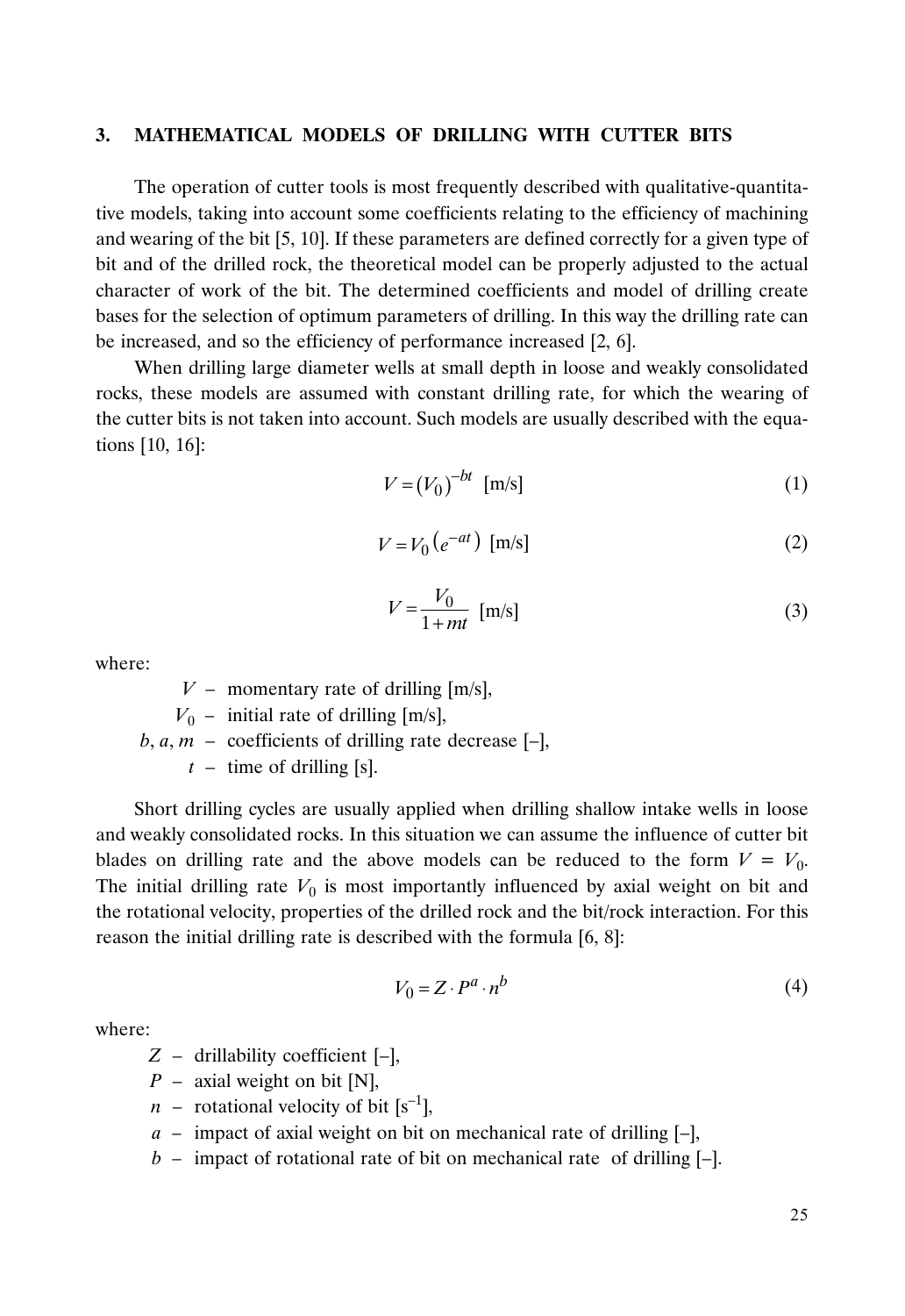Drillability coefficient *Z* always has a positive value and the higher is its value, the more easily the rock can be drilled and the higher rate of drilling will be obtained. Depending on the properties of the drilled rocks, exponent *a* varies from 0.6 to 2.3, and *b* from 0.1 to 1.0 [6, 11].

The instantaneous mechanical rate of drilling is also significantly influenced by hydraulic parameters of washing wellbore bottom [9, 15]. With the increase of mud density, dispersion degree and kinematic viscosity, the drilling rate decreases. On the other hand the rate of drilling increases with the growing filtration of mud.

#### **4. DRILLABILITY TESTS WITH THE USE OF CUTTER BITS**

The drillability of loose and weakly consolidated rocks with cutter bits was tested for the sake of increasing the rate of drilling of large diameter wells in industrial conditions. The tests were carried out in line with principles presented in [6, 9, 11]. Two cutter bits of diameter 0.86 m and 0.67 m were used for performing the longest sections of the well for screen columns.

Two macroscopically homogeneous layers, i.e. having similar drillability for a given type of bit, were selected for drillability tests in a geological profile of a well, based on literature [7, 14]:

A – sands, gravels,

B – clays, silts, loess, mudstone.

Drillability tests made for cutter bits of diameter 0.86 m and 0.67 were conducted for the following drilling parameters:

- axial weight on bit  $1.96 2.45 \cdot 10^4$  [N],
- rotational velocity of bit  $0.75-1.66$  [s<sup>-1</sup>],
- mud flow rate  $0.08 \,[\text{m}^3/\text{s}]$ ,
- flow rate of mud inside the drill string 4.3 [m/s].

Depending on the designed thickness of drilled rock, the determined measurement sections were 0.5 and 1.0 m long. Each measurement section was drilled at a constant rotational velocity and a constant axial weight on bit with Prakla RB 50 rig.

### **5. RESULTS AND DISCUSSION**

Various regression models were analyzed for the sake of establishing a relation between the mechanical rate of drilling and axial weight on bit and rotational velocity of bit in macroscopically distinguished layers A and B [3, 4, 12]. The best results were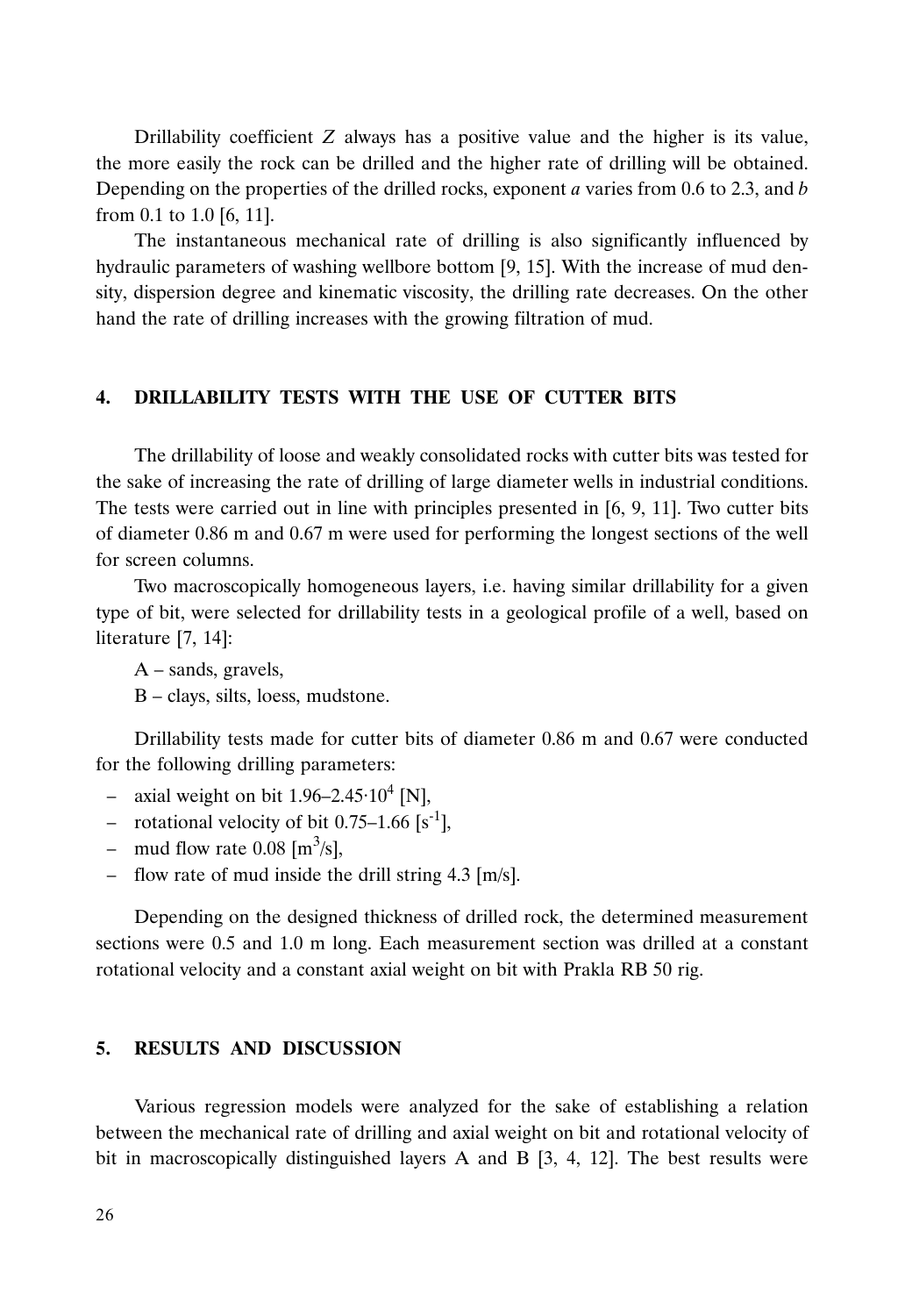obtained for the exponent model illustrating the influence of axial weight on bit and rotational velocity of bit on the drilling rate. The regression coefficients and statistical parameters prove a good fitting of the model to the measurement data, as presented in Tables 2 to 5.

The average drilling rate for cutter bits is described with the formula:

$$
V_{av} = Z \cdot P^a \cdot n^b \tag{5}
$$

For the sake of analysing the exponent model illustrating the influence of axial weight on bit and rotational velocity of bit, equation (5) was logarithmized by sides and transformed to a linear form:

$$
\ln V_{av} = \ln Z + a \cdot \ln P + b \cdot \ln n \tag{6}
$$

Regression coefficients for model (6) and their statistical significance were calculated with the use of program STATISTICA – multiple regression module [13].

Apart from coefficients of equations for average mechanical rate of drilling with cutter bits in particular layers, Tables 2 to 5 also give parameters which verify the statistical correctness of the model:

- population *m*,
- multiple correlation coefficient *R*,
- *t* Student value for particular regression coefficients,
- *F* Snedecor test value *F*,
- drillability coefficient *Z*,
- residual error *B*,
- significance level  $\alpha = 0.05$ .

#### **Table 2**

Parameters of equation for average mechanical rate of drilling with cutter bit of 0.86 m diameter in A-type layers

| Dependent                                | Regression  | Standard error    | Student's            |
|------------------------------------------|-------------|-------------------|----------------------|
| parameter                                | coefficient | coefficient       | <i>t</i> -test value |
| a                                        | 0.801426    | 0.034533          | 23.2079              |
| h                                        | 0.75993     | 0.034932          | 21.7547              |
| Number of measurements $m = 56$          |             | $R = 0.973$       | $F = 497.400$        |
| Free expression $Z = 1.08411927 10^{-7}$ |             | $R_{\nu} = 0.374$ | $F_{\nu} = 3.17$     |
| $\alpha = 0.05$                          |             | $t_k = 2.008$     | $B = 4.48\%$         |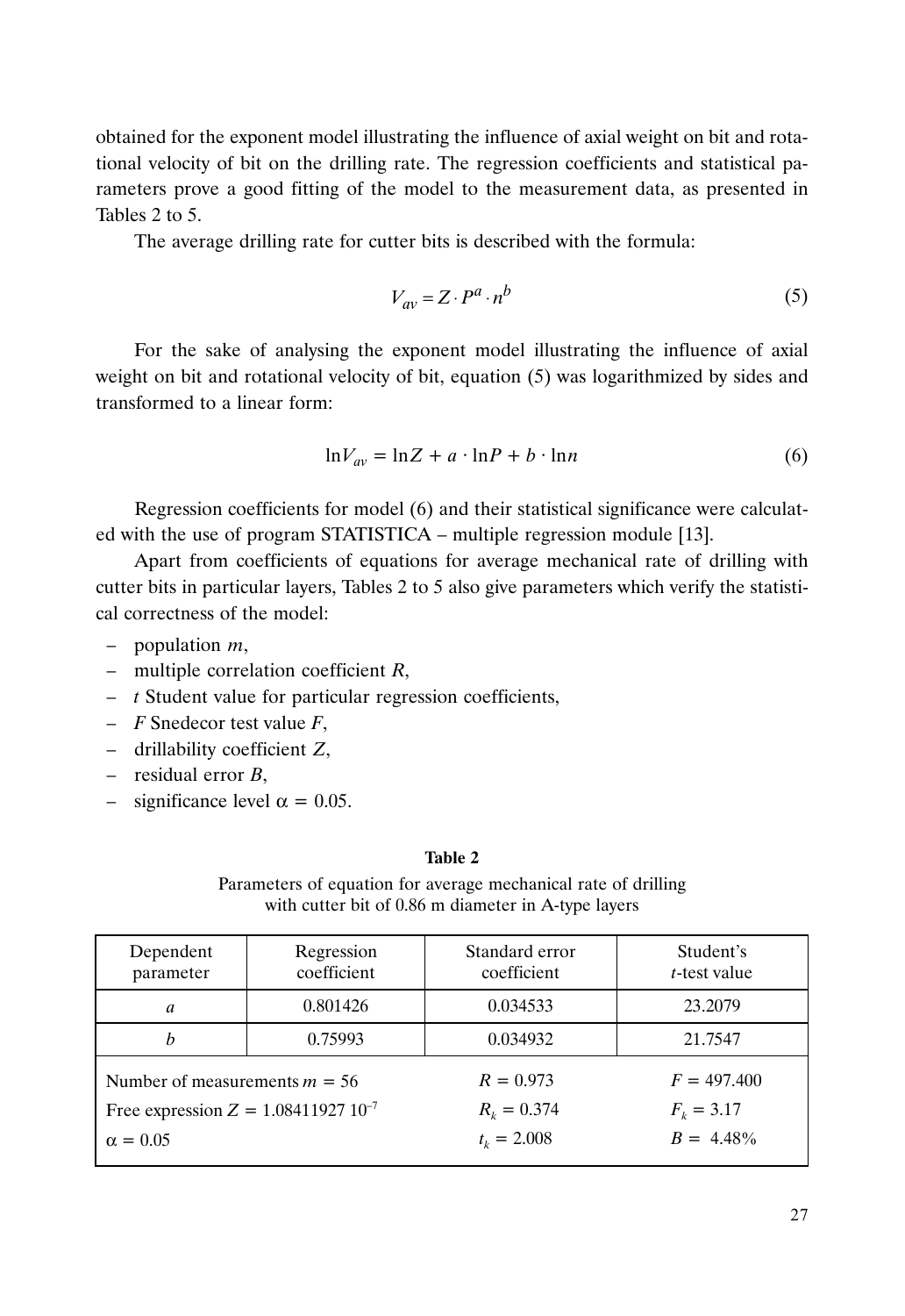### **Table 3**

| Dependent                               | Regression  | Standard error    | Student's            |
|-----------------------------------------|-------------|-------------------|----------------------|
| parameter                               | coefficient | coefficient       | <i>t</i> -test value |
| a                                       | 0.915853    | 0.047734          | 19.1866              |
| h                                       | 0.639158    | 0.051225          | 12.4774              |
| Number of measurements $m = 52$         |             | $R = 0.952$       | $F = 251.967$        |
| Free expression $Z = 2.6917829 10^{-8}$ |             | $R_k = 0.388$     | $F_k = 3.19$         |
| $\alpha = 0.05$                         |             | $t_{\nu} = 2.012$ | $B = 6.29\%$         |

## Parameters of equation for average mechanical rate of drilling with cutter bit of 0.86 m diameter in B-type layers

### **Table 4**

Parameters of equation for average mechanical rate of drilling with cutter bit of 0.67 m diameter in A-type layers

| Dependent                                  | Regression  | Standard error    | Student's            |
|--------------------------------------------|-------------|-------------------|----------------------|
| parameter                                  | coefficient | coefficient       | <i>t</i> -test value |
| a                                          | 0.978606    | 0.02794           | 35.0251              |
| h                                          | 0.672183    | 0.021015          | 31.9855              |
| Number of measurements $m = 46$            |             | $R = 0.989$       | $F = 1090.54$        |
| Free expression $Z = 1.8870783 \, 10^{-8}$ |             | $R_{\nu} = 0.409$ | $F_{k} = 3.121$      |
| $\alpha = 0.05$                            |             | $t_{k} = 2.018$   | $B = 3.03\%$         |

## **Table 5**

Parameters of equation for average mechanical rate of drilling with cutter bit of 0.67 m diameter in B-type layers

| Dependent                              | Regression  | Standard error    | Student's            |
|----------------------------------------|-------------|-------------------|----------------------|
| parameter                              | coefficient | coefficient       | <i>t</i> -test value |
| a                                      | 1.36043     | 0.050065          | 27.1732              |
| h                                      | 0.587293    | 0.04222           | 14.6013              |
| Number of measurements $m = 56$        |             | $R = 0.976$       | $F = 424.548$        |
| Free expression $Z = 3.51692 10^{-10}$ |             | $R_{\nu} = 0.419$ | $F_k = 3.23$         |
| $\alpha = 0.05$                        |             | $t_{\nu} = 2.021$ | $B = 4.85\%$         |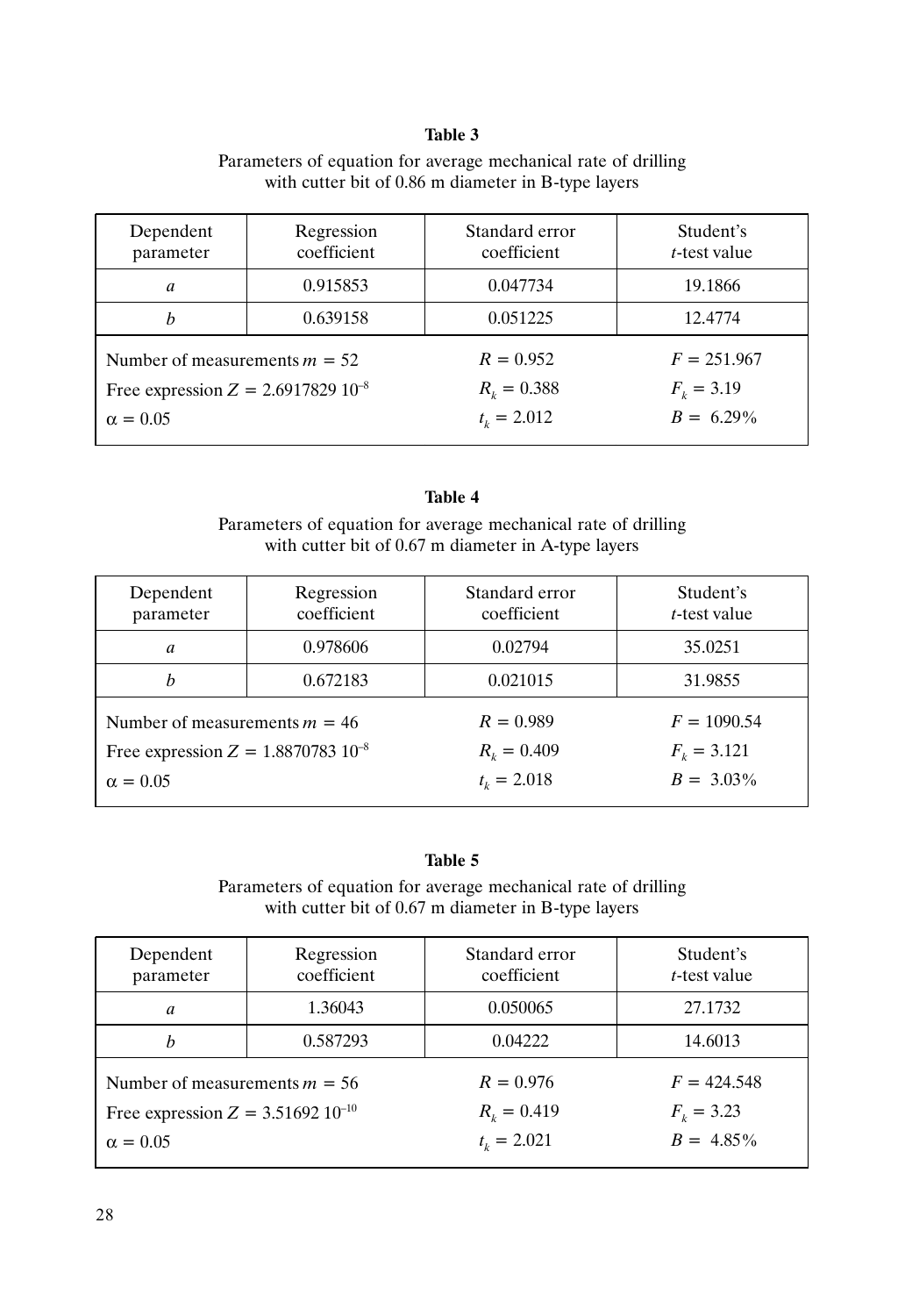Industrial tests were performed with the use of the average rate of drilling model to efficiently evaluate the efficiency of drilling large diameter intake wells drilled in loose and weakly consolidated rock with cutter bits of 0.66 and 0.67 m diameter. While drilling three wells with Prakla RB 50 rig, the following technological parameters were used, depending on the type of drilled rocks:

| - outer diameter of drill string      | $0.194$ m,                    |
|---------------------------------------|-------------------------------|
| - axial weight on bit                 | $1.96 - 2.94 \cdot 10^4$ N,   |
| - rotational velocity of bit          | $0.75-1.66$ s <sup>-1</sup> , |
| - mud flow rate                       | 0.166 $\text{m}^3\text{/s}$ , |
| - low rate of mud inside drill string | $3.8 \text{ m/s}.$            |

The obtained values of average rate of drilling with cutter bits during industrial tests ranged between  $6.91 \cdot 10^{-4}$  to  $3.68 \cdot 10^{-3}$  m/s and were higher than the obtained so far, i.e. 159.11 to 243.68 .

## **6. CONCLUSIONS**

- 1. The use of the presented model of average rate of drilling for cutter bits of diameter 0.86 and 0.67 m brought about considerably higher efficiency of drilling of large diameter intake wells in loose and weakly consolidated rocks.
- 2. The optimum mechanical parameters of drilling of large diameter wells should be selected in view of limitations imposed by the axial weight on bit and rotational velocity of bit.
- 3. When drilling large diameter wells with cutter bits attention should be paid to additional limitations imposed by the technological characteristic of the rig and the applied mud column.

#### **REFERENCES**

- [1] AAdnøy B. S.: *Modern wells and design*. A.A. Balkema, Rotterdam1996.
- [2] Besson A., Toutain P., Meany N.: *Improved BHAs, bits optimize drilling performance*. Drilling Contractors, vol. 49, No. 1,1993.
- [3] Cobb G.W.: *Introduction to Design and Analysis of Experiments*. Springer, New York 1998.
- [4] Dobosz M.: *Wspomagana komputerowo statystyczna analiza wyników badań*. EXIT, Warszawa 2001.
- [5] Gonet A.: *Calculation of optimum time of drilling the hole with cutter bit*. Archiwum Górnictwa, vol. 37, No. 3, 1992.
- [6] Gonet A.: *Optymalizacja mechanicznych parametrów technologii wiercenia otworów cutter bits*. Przegląd Górniczy, No. 5, 1995.